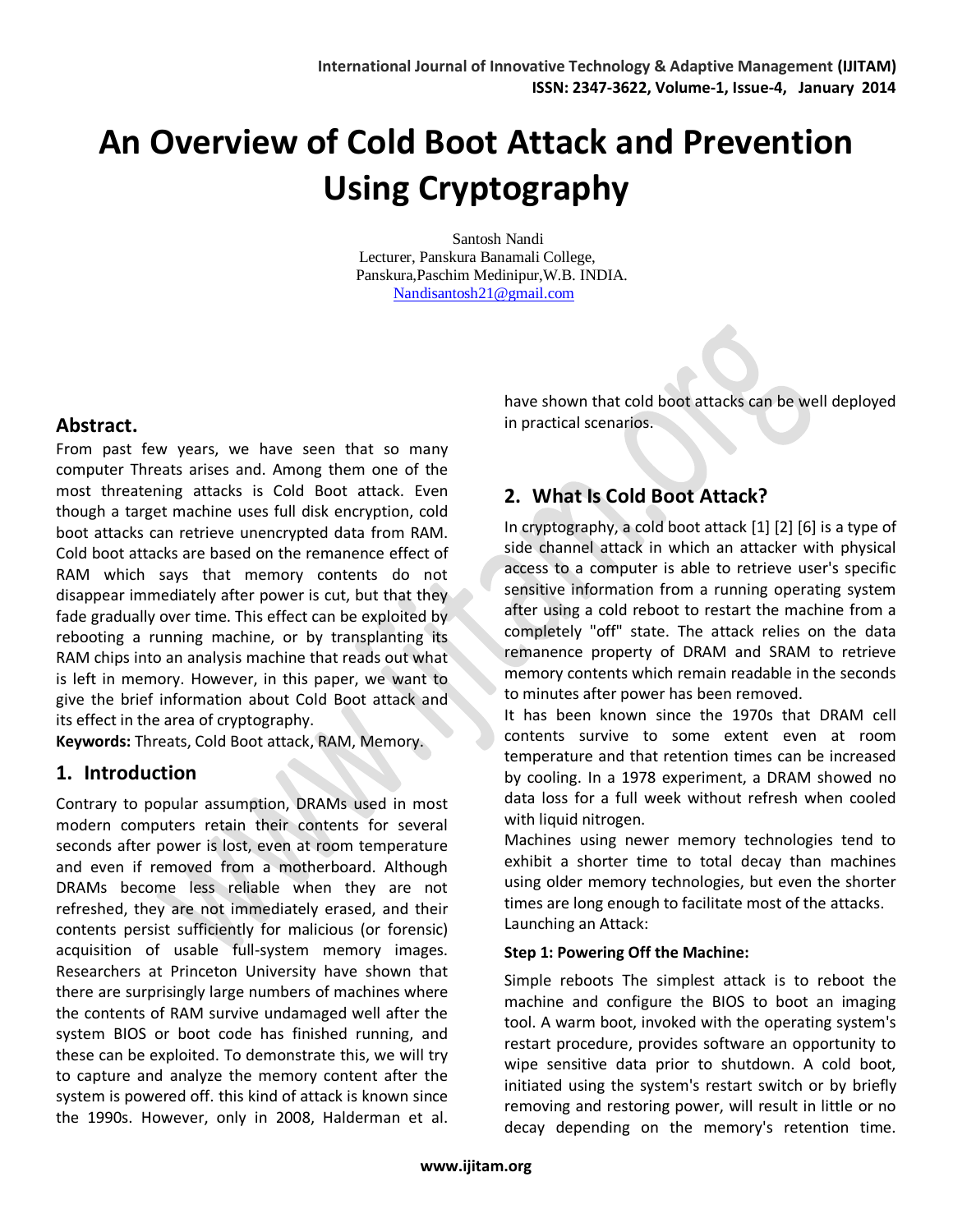Restarting the system in this way denies the operating system and applications any chance to scrub memory before shutting down.

#### **Step 2: Fetching the Contents of the Ram:**

or this , simply place the dram in other machine and start the system, Or alternatively , keep the ram in the same machine , attach the bootable USB flash drive in the USB PORT , and reboot the system . Note that the boot priority of the system must be set to 'External USB Drive' and not to 'Internal hardDrive'. Otherwise the system will reboot again into its native Operating System.

Having done this, the memory-imaging tool or scrapper present on USB Drive starts executing. It fetches the memory dump present on the RAM into the USB Drive.

#### **Step 3: Making the Memory Dump Readable:**

After taking the memory dump of the RAM in a USB drive. It can now be analyzed. For this purpose, the data can be read straight out of the dump either by dumping it to a flat-file using 'dd' or by examining it in-place. For our experiment, we will dump the data to a flat-file. We also extract the human-readable content to a separate file.

# **3. Cold Boot attack and Cryptography**

In cryptography [3], a cold boot attack (or to a lesser extent, a platform reset attack) is a type of side channel attack in which an attacker with physical access to a computer is able to retrieve encryption keys from a running operating system after using a cold reboot to restart the machine. [1][2] The attack relies on the data remanence property of DRAM and SRAM to retrieve memory contents which remain readable in the seconds to minutes after power has been removed.

To execute the attack, a running computer is coldbooted. Cold-booting refers to when power is cycled "off" and then "on" without letting the operating system shut down cleanly, or, if available, pressing the "reset" button. A removable disk with a special boot sector is then immediately booted (e.g. from a USB flash drive), and used to dump the contents of pre-boot memory to a file.[4] Alternatively, the memory modules are removed from the original system and quickly placed in a compatible machine under the attacker's control, which is then booted to access the memory. Further analysis can then be performed against the information that was dumped from memory to find various sensitive data, such as the keys contained in it

(automated tools are now available to perform this task for attacks against some popular encryption systems [3]).

The attack has been demonstrated to be effective against full disk encryption schemes of various vendors and operating systems, even where a Trusted Platform Module (TPM) secure cryptoprocessor is used.[2] This is because the problem is fundamentally a hardware (insecure memory) and not a software issue. While the focus of current research is on disk encryption, any sensitive data held in memory is vulnerable to the attack. [2]

Compressed air can be improvised to cool memory modules, and thereby slow down the degradation of volatile memory With certain memory modules, the time window for an attack can be extended to hours by cooling them with a refrigerant such as an inverted can of compressed air. Furthermore, as the bits disappear in memory over time, they can be reconstructed, as they fade away in a predictable manner. [2] In the case of disk encryption applications that can be configured to allow the operating system to boot without a pre-boot PIN being entered or a hardware key being present (e.g. BitLocker in a simple configuration that uses a TPM without a two-factor authentication PIN or USB key), the time frame for the attack is not limiting at all:[2]

This is not the only attack that allows encryption keys to be read from memory—for example, a DMA attack allows physical memory to be accessed via a 1394 DMA channel. Microsoft recommends changes to the default Windows configuration to prevent this if it is a concern. [6]

The ability to execute the Cold Boot attack successfully varies considerably across different systems, types of memory, memory manufacturers and motherboard properties, and is more difficult to carry out than software-based methods or a DMA attack.

# **3.1. Full Memory Encryption**

Encrypting random access memory (RAM) mitigates the possibility of an attacker being able to obtain encryption keys or other material from memory via a cold boot attack. This approach may require changes to the operating system, applications, or hardware. One example of hardware-based memory encryption was implemented in the Microsoft Xbox.[8] Software-based full memory encryption is similar to CPU-based key storage since key material is never exposed to memory,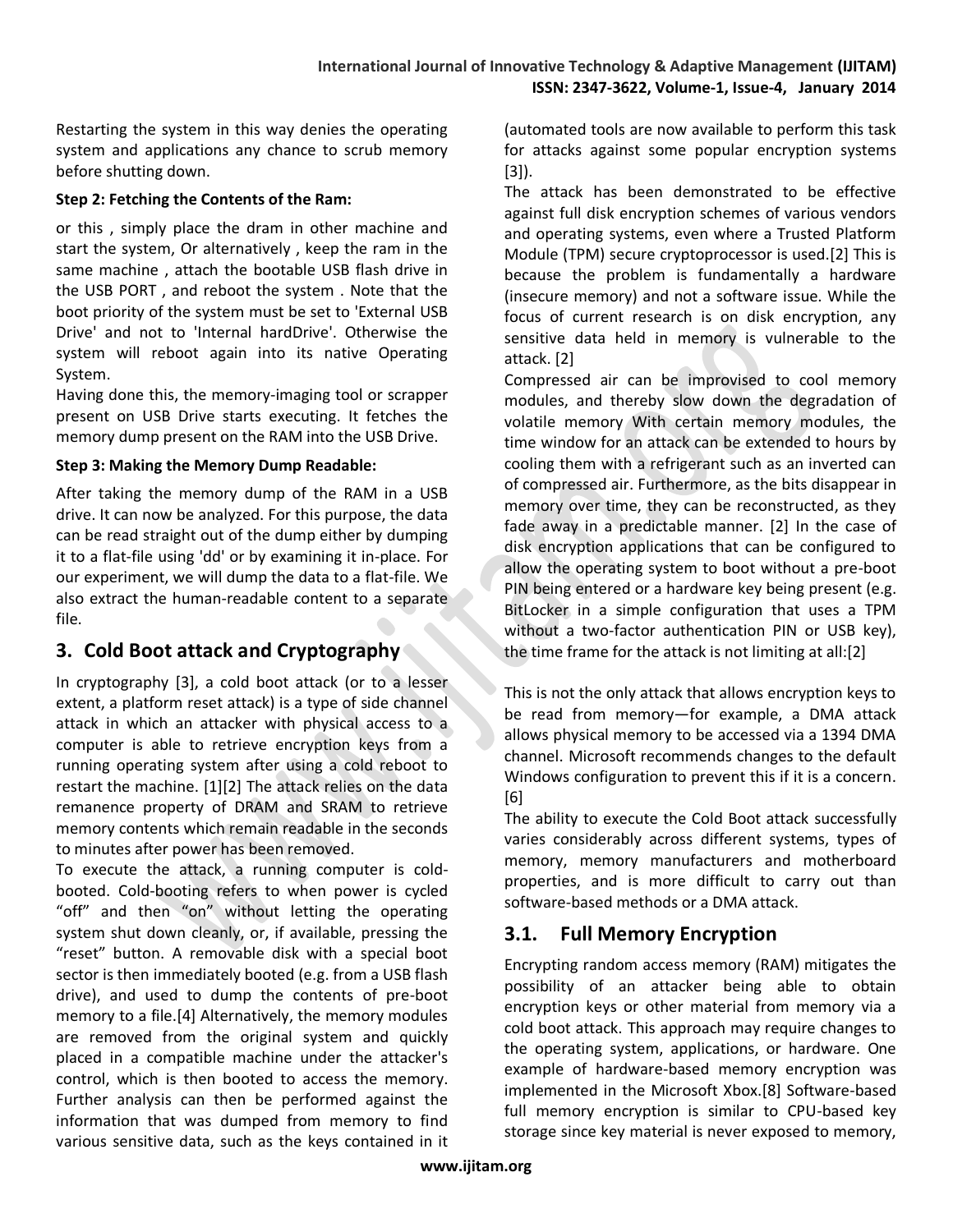but is more comprehensive since all memory contents are encrypted. There are multiple academic papers describing methods of encrypting memory and at least one commercial product from PrivateCore. [5][7]

## **3.2. Dismounting encrypted disks**

Most disk encryption systems overwrite their cached encryption keys as encrypted disks are dismounted. Therefore, ensuring that all encrypted disks are dismounted (secured) when the computer is in a position where it may be stolen may eliminate this risk, and also represents best practice. This mitigation is typically not possible with the system disk that the operating system is running on.

## **3.3. Advanced encryption modes**

The default configuration for Bitlocker uses a TPM without a boot PIN or external key—in this configuration, the disk encryption key is retrieved from the TPM transparently during the operating system startup sequence without any user interaction. Consequently, the Cold Boot Attack can still be executed against a machine with this configuration, even where it is turned off and seemingly safely secured with its keys in the TPM only, as the machine can simply be turned on before starting the attack.

Two-factor authentication, such as a pre-boot PIN and/or a removable USB device containing a startup key together with a TPM, can be used to work around this vulnerability in the default Bitlocker implementation. In this mode, a PIN or startup key is required when turning the machine on or when waking from hibernation mode (a power off mode). The result is that once the computer has been turned off for a few minutes, the data in RAM will no longer be accessible without a secret key; the attack can only be completed if the device is obtained while still powered on. No additional protection is offered during sleep mode (a low power mode) as the key typically remains in memory with full disk encryption products and does not have to be reentered when the machine is resumed.

#### **3.4. Power management**

Shutting down a computer causes a number of wellknown encryption software packages to dismount encrypted data and delete the encryption keys from memory. When a machine is shut down or loses power and encryption has not been terminated (such as in the event of sudden loss of power) data may remain readable from tens of seconds to several minutes depending upon the physical RAM device in the machine. Ensuring that the computer is shut down whenever it might be stolen can mitigate this risk. [2][5] For systems using the hibernation feature (ACPI state S4), the encryption system must either dismount all encrypted disks when entering hibernation, or the hibernation file or partition would need to be encrypted as part of the disk encryption system.

By contrast sleep mode (ACPI states S1, S2 and S3) is generally unsafe, as encryption keys will remain vulnerable in the computer's memory, allowing the computer to read encrypted data after waking up or after reading back the memory contents. Configuring an operating system to shut down or hibernate when unused, instead of using sleep mode, can help mitigate this risk.

# **3.5. TCG-compliant systems**

Another mitigation method is to use hardware and an operating system that both conform to the "TCG Platform Reset Attack Mitigation Specification",[6] an industry response to this specific attack. The specification forces the BIOS to overwrite memory during POST if the operating system was not shut down cleanly.

However, this measure can still be circumvented by removing the memory module from the system and reading it back on another system under the attacker's control that does not support these measures (as demonstrated in the original paper).

# **3.6. Booting**

Although limiting the boot device options in the BIOS may make it slightly less easy to boot another operating system, [4] many BIOSes will prompt the user for the boot device after pressing a specific key during boot. Limiting the boot device options will not prevent the memory module from being removed from the system and read back on an alternative system either. In addition, most chipsets allow the BIOS settings to be reset if the mainboard is physically accessible, allowing the default boot settings to be restored even if they are protected with a password.

# **3.7. CPU-based key storage**

Kernel patches for Linux such as TRESOR [4] and Loop-Amnesia [4] modify the kernel of an operating system